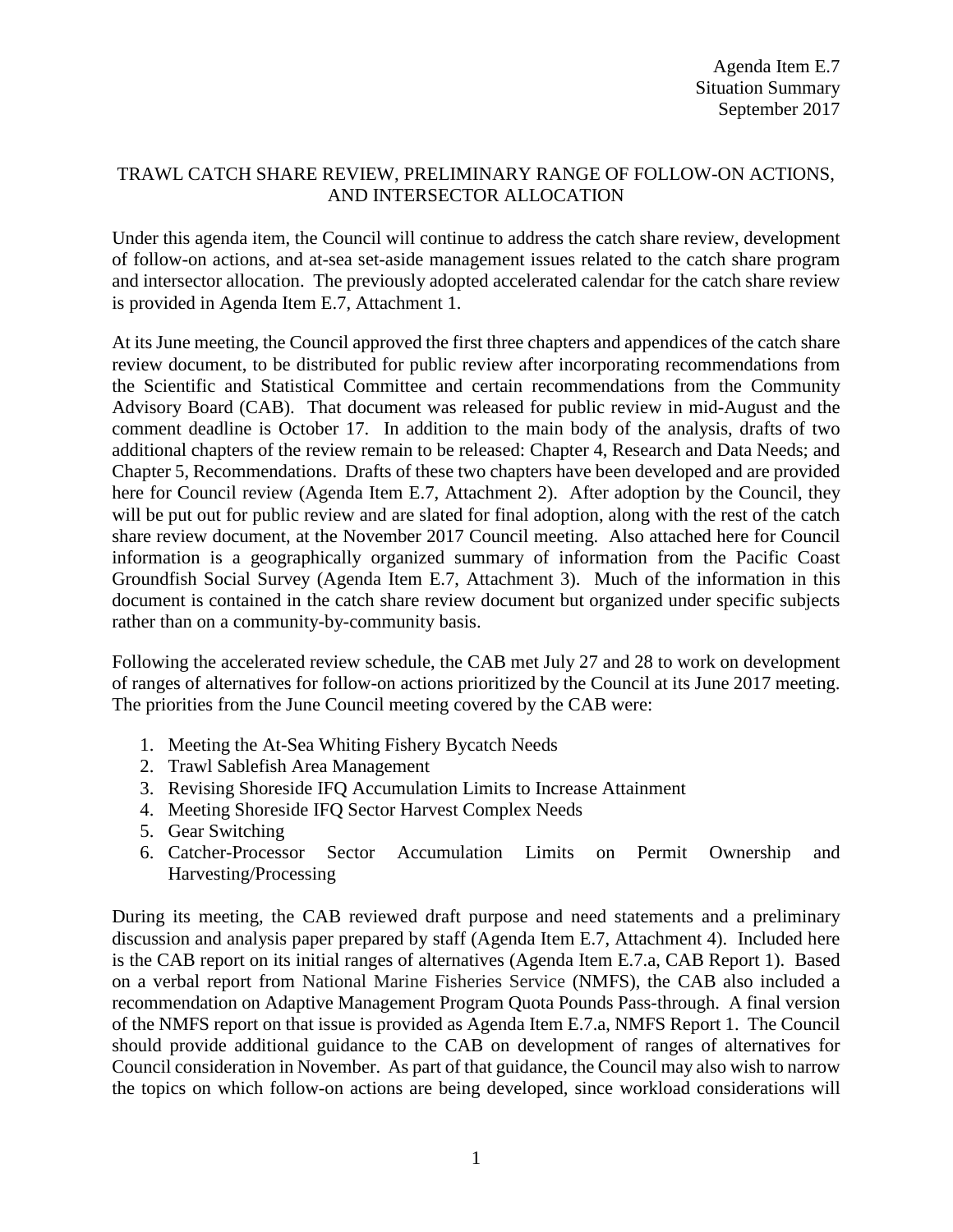prevent moving forward on the entire slate of issues currently tasked to the CAB. WDFW has provided a report which addresses workload and calendar concerns (Agenda Item E.7.a, WDFW Report 1).

During the development of Amendment 20, the Council committed to considering a quota share auction during the five-year program review. As part of the Council's final deliberations on the review, this topic should be addressed. The range of alternatives provided in the CAB report includes an auction as a possible part of the solution to the problem of high bycatch events (Item 4).

One of the follow-on actions which the Council is moving forward is consideration of whether or not to expand the use of set-aside management for bycatch species in the at-sea sector. In September 2016, the Council took action to change the at-sea whiting sector allocations of darkblotched rockfish and Pacific ocean perch (POP) to set-asides, while maintaining the allocation formulas in the Fishery Management Plan (FMP) for these two stocks to determine the set-aside amounts. This change is the substance of FMP Amendment 21-3 and the proposed amendment language is provided in Agenda Item E.7.a, Attachment 5. NMFS will be publishing a proposed rule for Amendment 21-3 at the end of September, to implement this action in time for the start of the 2018 whiting fishery. In addition to considering set-aside management for further action under follow-on actions under this agenda item, the Council should review and consider approving the 21-3 FMP amendment language.

## **Council Action:**

- **1. Adopt draft research and data needs and catch share review recommendation chapters.**
- **2. Provide guidance on purpose and need statements and development of ranges of alternatives.**
- **3. Adopt language for FMP amendment 21-3 on at-sea set-asides.**

## Reference Materials:

- 1. Agenda Item E.7, Attachment 1: Calendars for Trawl Catch Share and Intersector Allocation Reviews.
- 2. Agenda Item E.7, Attachment 2: Chapters 4 and 5 of the "West Coast Groundfish Trawl Catch Share Program Five-year Review."
- 3. Agenda Item E.7, Attachment 3: PCGFSS Abbreviated Community Summaries- Draft In Support of the 5-Year Review of the West Coast Groundfish Trawl Catch Share Program **(Electronic Only)**.
- 4. Agenda Item E.7, Attachment 4: Follow-on Actions—Background, Discussion, and Analysis.
- 5. Agenda Item E.7, Attachment 5: Proposed Groundfish Fishery Management Plan Language for Amendment 21-3.
- 6. Agenda Item E.7.a, CAB Report 1. Community Advisory Board Report on Preliminary Range of Follow-on Actions.
- 7. Agenda Item E.7.a, NMFS Report 1: Adaptive Management Program and Pass-Through of Quota Pounds.
- 8. Agenda Item E.7.a, WDFW Report 1: Washington Department of Fish and Wildlife Report on Catch Shares 5-Year Review, Range of Alternatives for Follow-on Actions.